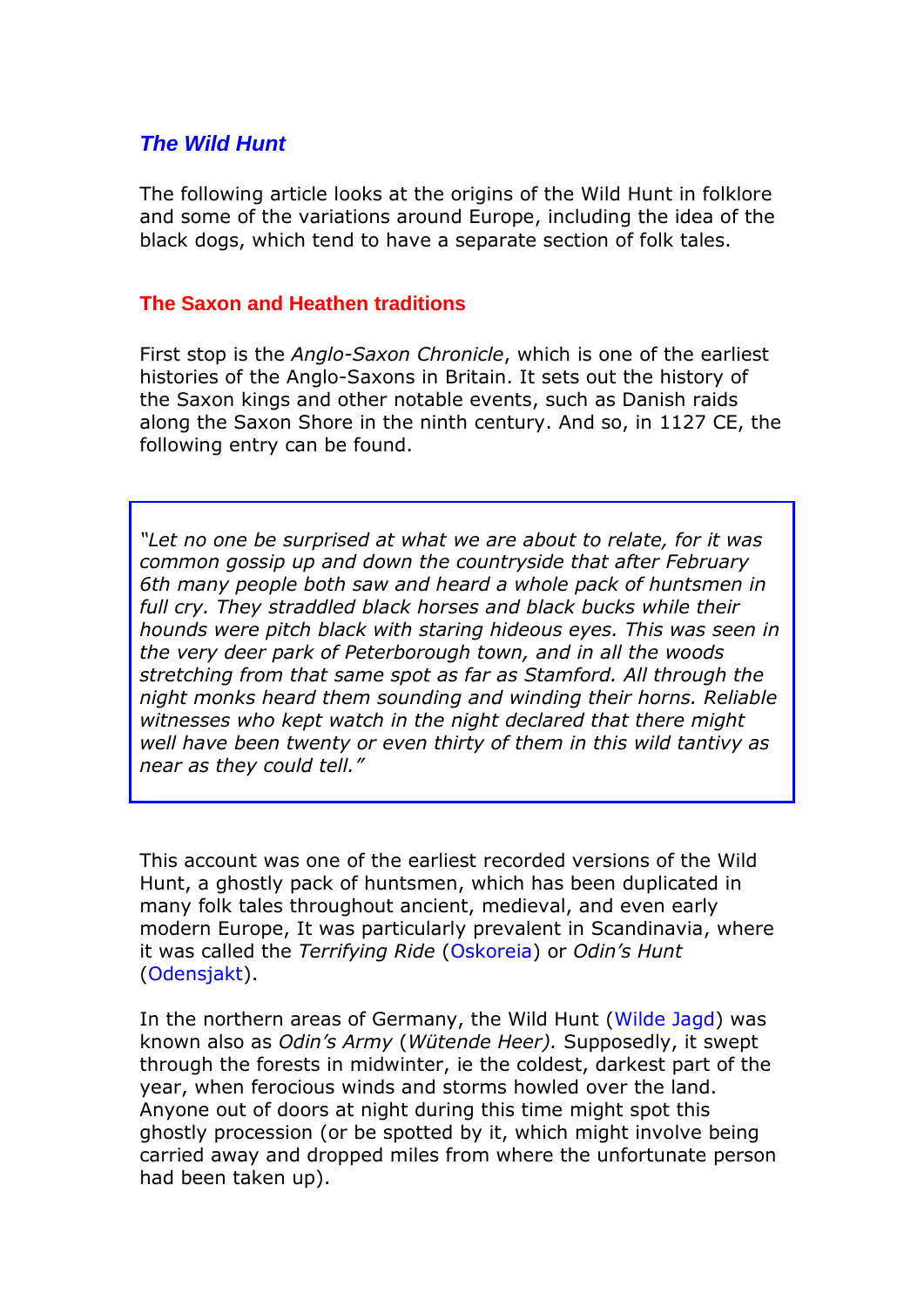Odin, in his guise of wind-god, was thought to rush through the night sky, riding his eight-legged steed, *Sleipnir*. As it was believed that the souls of the dead were wafted away on the winds of a storm, Odin was seen as the leader of all disembodied spirits or collector of the dead. In this role he was known as the Wild Huntsman. Followed by the ghosts of the dead, he would roam the skies, accompanied by furious winds, lightning and thunder. To the believers, the storm was evidence of the god's journey.



### **The Wild Hunt across European folklore**

Across Europe, the Wild Hunt appeared at various times of the year, but most commonly over Samhain or Yule. This is not surprising as Samhain (or Yule) were regarded as the seasons in which ghostly visitations were most common. This idea shows that the hunt was represented as a procession of the dead.

Orkney had its own variant of the Wild Hunt, in which the fairies (*trows*), were seen out on midnight rides, galloping furiously through the air on white horses (*bulwands*). They were often said to be seen driving a stolen cow before them. These trows were seen as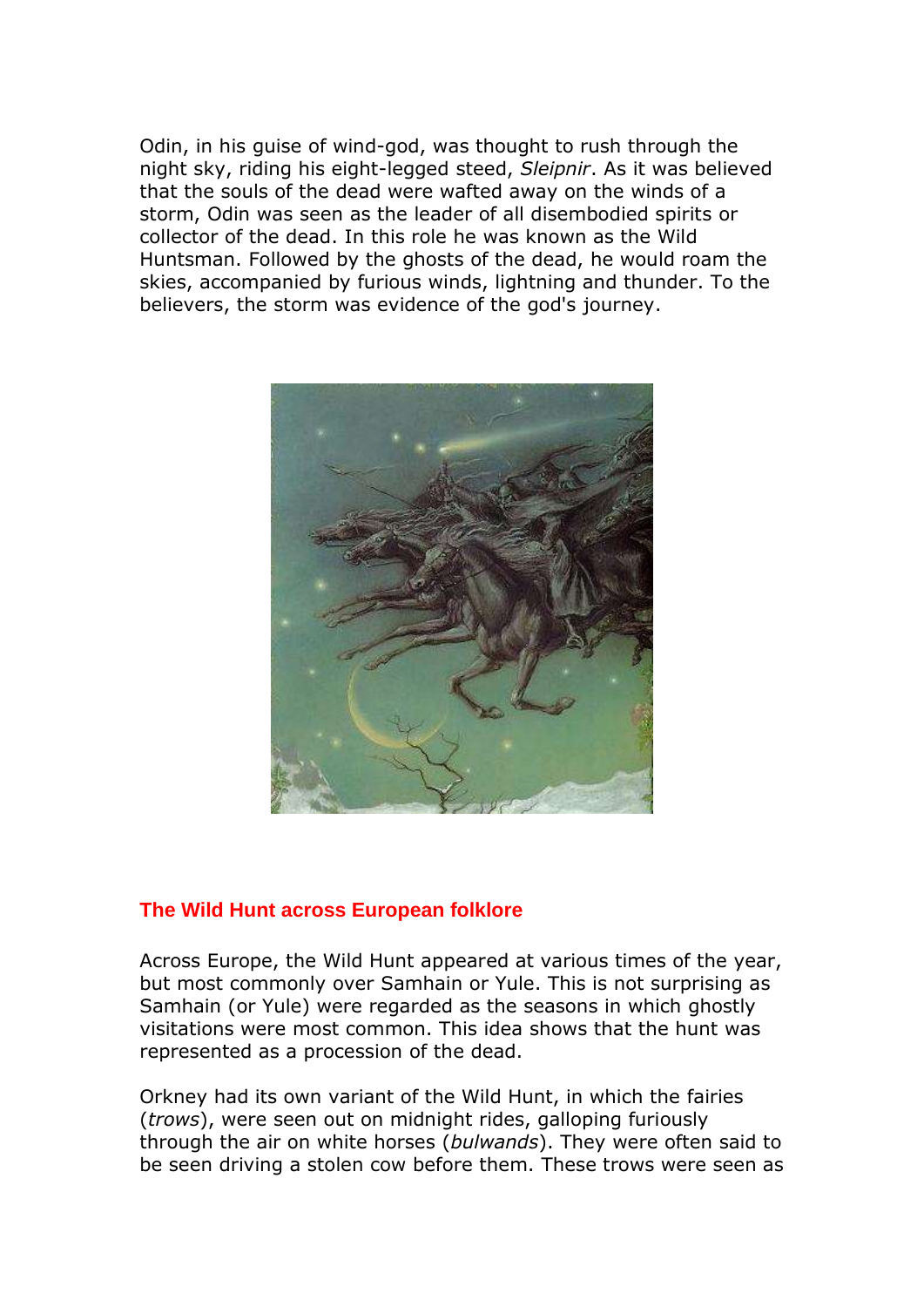undead spirits, ie ghosts and tales of these trows were often set at Samhain, Yule or New Year's Eve.

Other practitioners of various forms of [magic](http://norse-mythology.org/concepts/magic/) joined in the Wild Hunt voluntarily, eg their souls flew with the Hunt while their bodies lay in their beds as if sleeping normally. Sometimes, the members of the Hunt entered towns and houses, causing havoc and stealing food and drink.

The actual forms of the *Wilde Jagd* varied across each country in which the tradition was found, but there are several common factors:

- a) There was a ghostly leader of the Hunt.
- b) There was a pack of howling black hounds.
- c) There were varying numbers of huntsmen.
- d) The Hunt flew through the night sky, their passing marked by a loud noise of pounding hooves and raging winds.
- e) The Hunt was seen as a precursor to bad luck, war or death.

The quarry of the Hunt varies between countries. Sometimes the quarry was a boar, a wild horse or magical maidens. Later Christian influences had the Wild Hunt summoning the souls of evildoers, sinners and unbaptised infants.

Over the centuries, legends about the Wild Hunt were adapted around other folklore themes, eg the lead huntsman could be the Devil, Herne, Charlemagne or King Arthur. A later folk tale states that the leader was Hans von Hackelnberg, a semi-historical figure who died in either 1521 or 1581. It was said he had slain a boar and was then injured on the foot by the boar's tusk and died of poisoning. As he died, he declared that he had no wish to enter heaven, but instead wanted to hunt. His wish was granted and he was allowed to hunt in the night sky. Another version of the tale has it that he was condemned to lead the Wild Hunt as punishment for his sins.

However, it has been suggested that even this 16<sup>th</sup> century person was based upon the original Norse myths. The name, *Hackelnberg*, is simply a corruption of *Hakolberand*: a Saxon term for Odin. Other Wild Hunt traditions also existed in areas far from Norse influence:

- a) In Wales, the leader of the Hunt was Gwynn ap Nudd, the Lord of the Dead, was followed by his pack of white hounds with blood-red ears.
- b) In northern England, these hounds with red ears were known as Gabriel Hounds.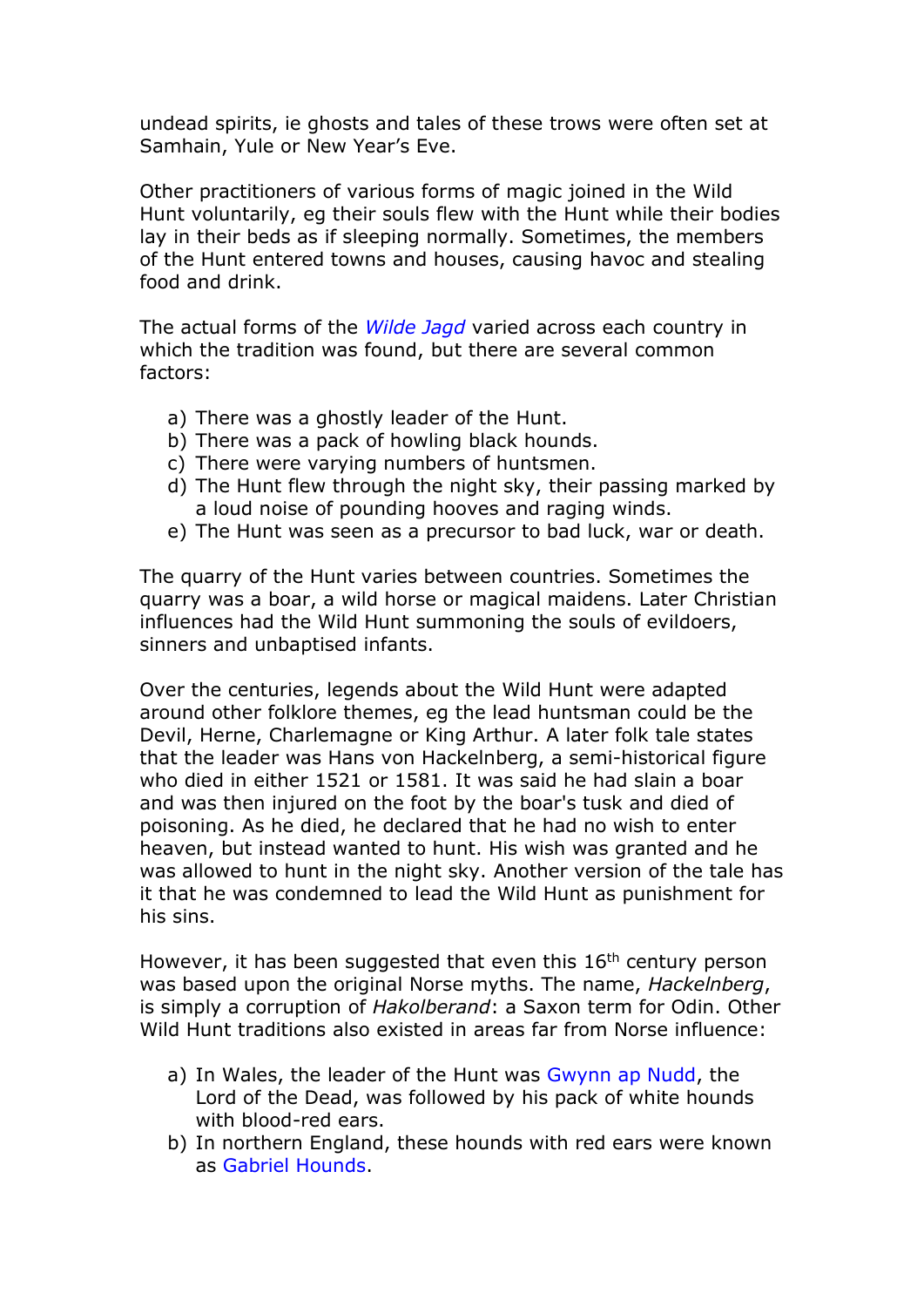- c) In Devon, the Hunt dogs were known as Wisht Hounds (see below).
- d) In southern England, the leader of the Hunt was Herne.

## **King Herla**

Sometimes, the Hunt leader is referred to as Herlathing, from the tale of King Herla (see below). According to the  $12<sup>th</sup>$  century writer, Walter Map:

*"This household of Herlethingus was last seen in the marches of Wales and Hereford in the first year of the reign of Henry II, about noonday: they travelled as we do, with carts and sumpter horses, pack-saddles and panniers, hawks and hounds, and a concourse of men and women. Those who saw them first raised the whole country against them with horns and shouts, and . . . because they were unable to wring a word from them by addressing them, made ready to extort an answer with their weapons. They, however, rose up into the air and vanished on a sudden."*

The tale of King Herla (or Herle), which is shown below, has some connection to Odin, because one of Odin's names was Herian, leader of the dead heroes in Valhalla. However, here is a shortened version of the tale of King Herla.

*Herla was the King of the Britons in the Dark Ages: this story dates from the Middle Ages, but older variations are common. One afternoon, after a hard day's riding, King Herla rested for a while in an ancient glade, part of the great forest that had stood in his kingdom for millennia. As he was dozing, he was awoken by the rustling of something in the trees.*

*He readied his sword, but was greeted by a strange sight. Into the glade came a large well-groomed goat, upon which sat a tiny old man no bigger than a child. He had a stocky upper body and cloven feet, red-faced and sporting a huge shaggy beard. He smiled at King Herla and said, "I have heard of your wisdom as king, I am king of my own realm and I would strike a bargain with you. If you give me the pleasure of attending your wedding day, you can attend mine." With that he offered the king a bronze horn of intricate workmanship and asked him to drink. The king hesitated for a moment, but grasped the horn and drank deep of its contents. With that the dwarf nodded to him and promptly disappeared.*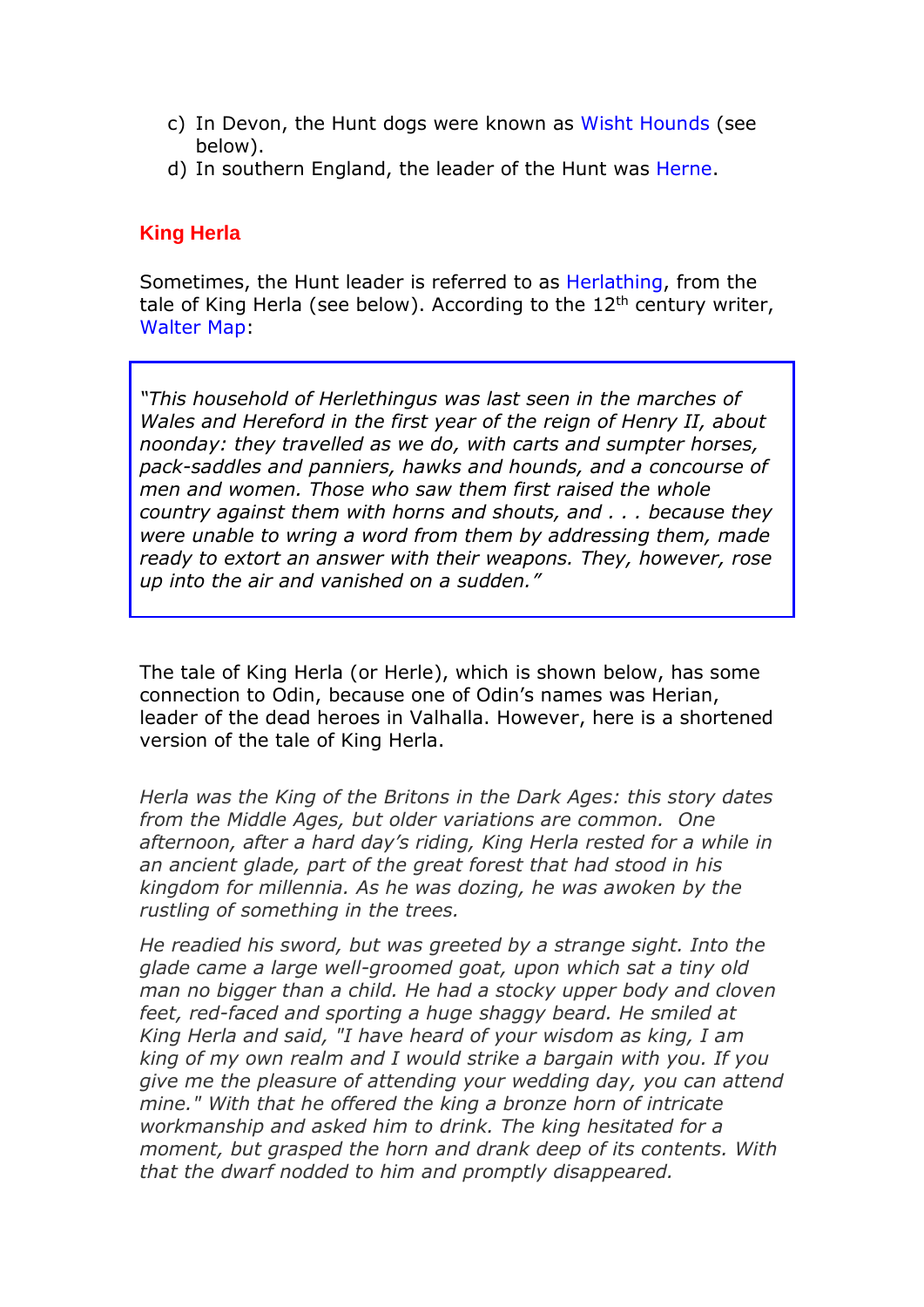*Within a year the king had taken decided to marry. On their wedding day, all the guests were assembled in the king's great hall, ready for the feast, when there was a knock at the great oak doors. In came a host of dwarfs bearing precious gifts, such as golden cups of exquisite workmanship and carved wooden chairs with intricate patterns. The feast was tremendous: the food and wine the dwarf host brought never ran dry. At the end of the night, the dwarves left and the dwarf king reminded Herla of the bargain.*

*After another year, King Herla received a summons from his dwarf friend, so he gathered his best men and a host of wedding gifts. They set off into a wild country where few men ventured and travelled for days, through twisting forest paths until reaching a solid sandstone cliff. Suddenly, there was a sound like the peal of a bell and a doorway opened in the cliff face; the company rode through the opening and found themselves in a large cavern, lit by flaming brands hung at intervals on the sandy walls. There was a passage, which led from the cavern into the depths of the earth.*

*They followed the passage, until they could hear the sound of laughter and merrymaking. At the end of the tunnel, they found themselves in a gigantic cavern lit by thousands of torches, which seemed to burn without fuel. In the centre of this cavern stood a huge oak table, and a great gathering of dwarfs. The king offered his wedding gifts to the dwarf king and the feast commenced.*

*Time seemed to pass in an instant and the feast continued for three whole days. At last, King Herla and his men were ready to leave and the dwarf king gave many precious gifts. One of these was a small bloodhound. He took King Herla aside and explained that he was no longer safe in his kingdom and begged him to stay. He explained that neither Herla nor his men should dismount until the hound jumps to the ground.*

*The king thanked him for his advice and continued on his way. When the king and his men rode out of the doorway in the cliff, they saw that the countryside had changed. Fields had replaced the great forests and small villages stood in the valleys, where before there had only been trees. Soon they met an old shepherd who stood watching over his flock of sheep: King Herla asked if he knew where the Kingdom of Herla lay – there was a long pause as the old man stared at them.*

*Eventually, he answered in a broken form of their language. He explained that the kingdom of Herla was part of ancient legend, because it was over 300 years ago and the Saxons had now taken over the lands. The legend described how a king had disappeared and how his wife had pined away and died from her lost love.*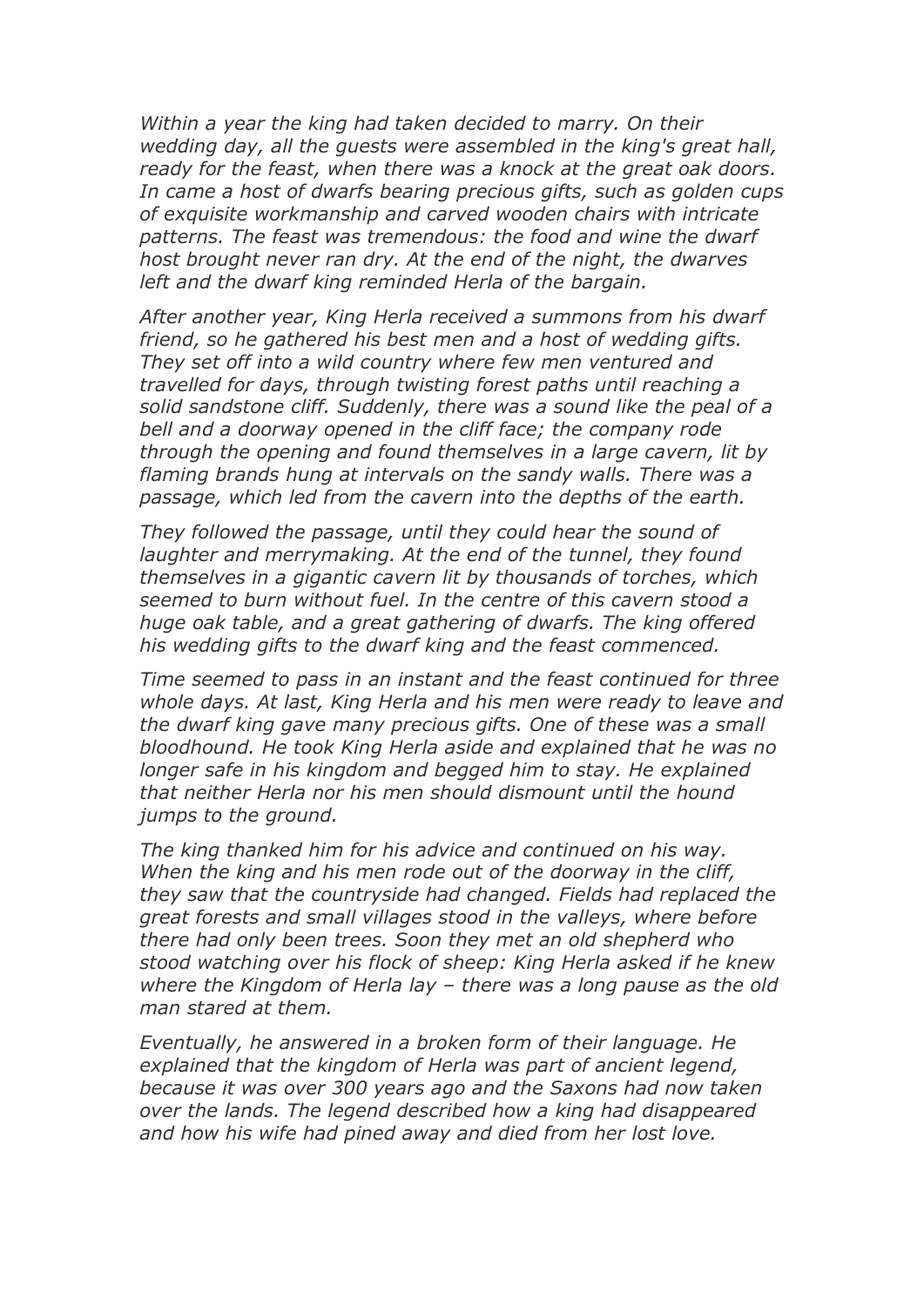*At this, some of the king's men tried to dismount, but on touching the earth they crumbled to dust. King Herla ordered his men to stay in the saddle until the bloodhound jumped onto the ground. It is said that the king and his men still ride the countryside in limbo to this day, awaiting the time when the bloodhound will jump to the floor and restore them to their lands.*

#### **Wisht Hounds and Black Shuck**

In Greek myth, the goddess Hecate roams the earth on moonless nights with a pack of ghostly, howling dogs. Similarly, the Old French term for the *Wilde Jagd* is *Mesneé d'Hellequin*, derived from Hel, the Norse goddess of the dead.

The interesting thing about Hecate, in connection with the Norse Wild Hunt, is they both have a common link - the Black Dog. It was said that her followers would sacrifice black dogs (and lambs) to her. There are many legends surrounding Dartmoor and these hellhounds with baleful red eyes are just one legend, but *Wisht Hounds* is a good tale and formed the basis of a much later story, *The Hound of the Baskervilles,* by Sir Arthur Conan Doyle.

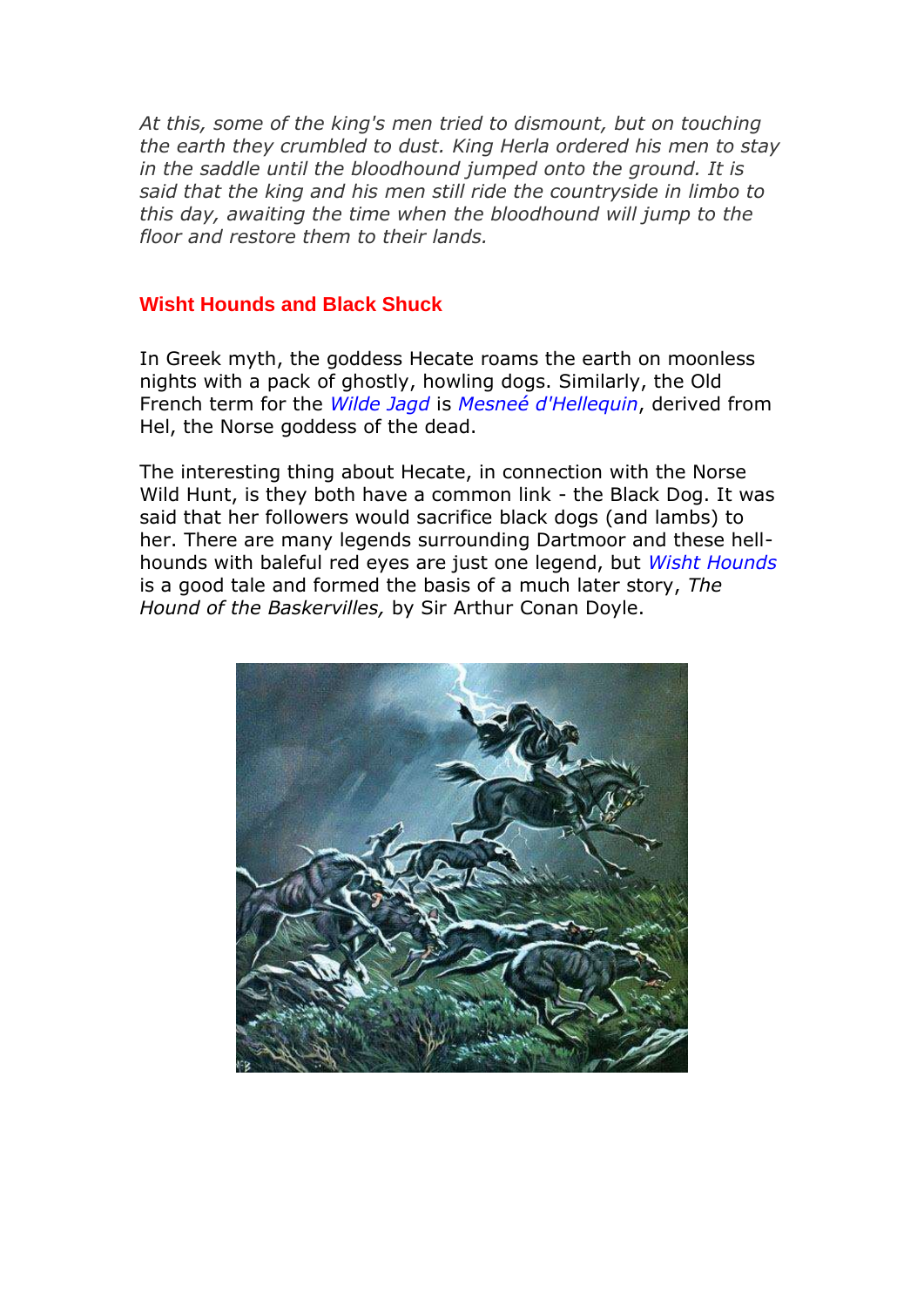*One night, a farmer was riding home to his wife and young child over Hameldon Tor. He had sold some cattle at market and the coins jingled in his pocket as his pony trod the familiar path. He had drunk some ale and he dozed a little on the clear, moonlit night. As the pony reached the old granite ring of stones, a hoof clipped a boulder, waking the farmer and they headed on past the stone circle, when they suddenly heard a distant hunting horn.*

*In the distance, the farmer could see a huntsman and his pack of hounds, coming full tilt towards them, but no sign of any animal being chased. The farmer's pony was nervous and needed calming, but then a pack of huge black dogs rushed past, baying loudly with red eyes and red tongues. The tall huntsman was clothed in black on a huge black horse that had fiery eyes and sparks came from the horse's hooves.*

*The farmer called out to ask what sport they were chasing as no animal could be seen. The hunter threw a wrapped packet to the farmer, saying "Take that and think yourself lucky".*

*Once the hunt had gone past, the farmer's pony was calmer, but there was no light to examine the packet as clouds had come and covered the moon. Farmer and pony went on home, but the farmer continued to wonder what was in the packet – it was too small for a deer, but too big for a rabbit.*

*When he reached home, he told his wife what had happened and called for her to bring a lantern while he unwrapped the packet. Then he shrieked and dropped it, as a small form fell to the cobbles – it was the tattered remains of their child. The news went round the village that the farmer had seen the Dark Huntsman and his pack of Wisht Hounds, who were hunting unbaptised babies or children: local opinion was that the farmer and his wife should have had their child christened.*

The legend of *Black Shuck* is another matter entirely. The name Shuck derives from the Saxon word, *scucca*, meaning *demon*. He is one of many ghostly black dogs recorded across the British Isles. Its alleged appearance during a storm on 4<sup>th</sup> August 1577 at the Holy Trinity Church, Blythburgh, is a particularly famous account of the beast, in which legend says that thunder caused the doors of the church to burst open and the snarling dog crashed in and ran through the congregation, killing a man and a boy, before it fled when the steeple collapsed. The encounter on the same day at St Mary's Church, Bungay was described in *A Straunge and Terrible Wunder* by the Reverend Abraham Fleming in 1577: